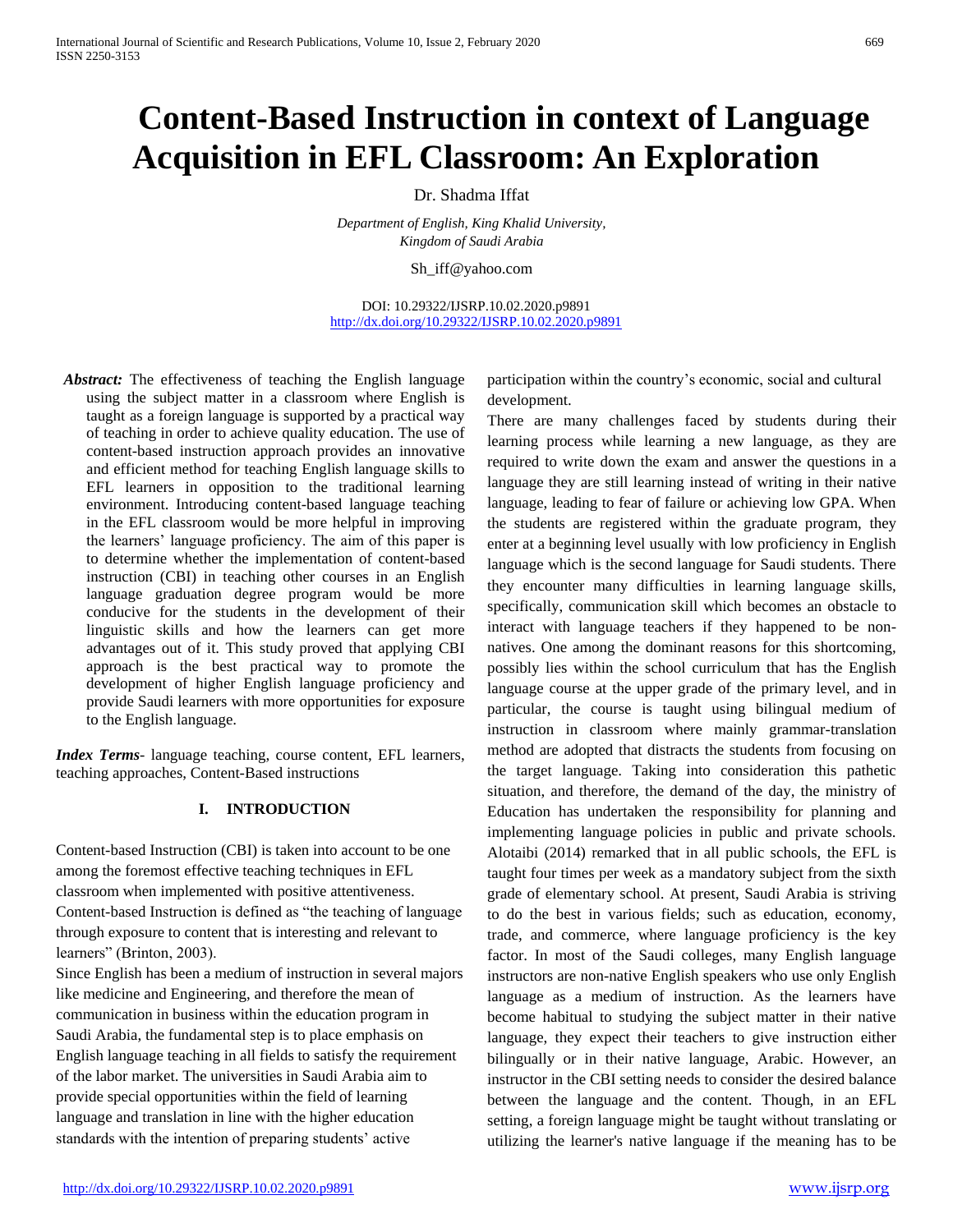conveyed directly through demonstration and action (Richards & Rodger, 1986).

## **II. THEORETICAL ASPECTS OF THE STUDY**

# *A. The EFL Learners*

The EFL learner is the one who is learning English as a foreign language in a region where English is considered as a second or foreign language either in the learner's home country or where the mother tongue is not English. In Saudi Arabia, English is taught as a foreign language, not an official language, hence, the exposure to the English language outside the institution is very limited, resulting in students' entering into the University with the low level of language proficiency. It is very disappointing to find the majority of students unable to express themselves even at the level of completing graduate programs.

## *B. The EFL Classroom*

As the CBI approach for language learning has gained much popularity now, there are some critical factors that assist in implementing this method in many educational settings. For instance, the learning environment, the understanding level of students, and the program curriculum are equally accountable for the attainment of the required learning. It's always been the fundamental objective of a teacher to prepare an effective learning environment for the learners to bring about the desired behavioral changes in them. For the efficient teaching-learning process, the teaching techniques also play an influential role in the achievement of quality learning.

 There are many factors that affect the EFL learning environment, for example, the learners' social background, the community they live in, their culture, religion, teaching and learning practices, and the learners' primary language – Arabic. Adopting the mother tongue as the language of instruction in the EFL classes has a distinctly negative impact on learning a foreign language. The bilingual medium of instruction in teaching doesn't allow the students to practice speaking English in or outside the classroom, insomuch as the language interaction in classroom is very significant in an EFL context, hence putting Saudi EFL learners to insufficient exposure to English language. Earlier, in Saudi Arabia English was regarded only as an academic subject since most Saudis communicate in their native language, Arabic, with their family, peers, friends, and teachers, resulting in obtaining very few opportunities for students to utilize the English language through day to day interaction. Some considerable factors, such as the economic situation of the learners and their parents' education that obstruct the learning process, are beyond the bounds of both the teacher and the students. The more interaction with a language produces better

learning. In that event, students need to practice their language through more articulation of their ideas rather than merely memorizing the contents from the prescribed textbooks that 'consisted of statements of abstract grammar rules, lists of vocabulary, and sentences for translation' (Richards & Rodgers, 1986). Usually, foreign language teachers 'rely on textbooks to prescribe increasingly challenging linguistic content and thus are usually not experts at gauging how to bring learners to higher levels of content and linguistic sophistication by themselves' (Cammarata,2010). In the Grammar-Translation approach, the instruction is given in the native language $(L1)$  of the students with little use of target language(L2), ending in the inability of students to use the language to have effective communication outside the classroom. On the other hand, the direct approach of teaching does not allow the use of students' L1, focusing on L2 of the learner. In content-based Instruction, the students can find plenty of activities to get real exposure to the L2. Regarding the teaching and learning practices in Saudi colleges, Liton (2012) supported the positive effect of a longer exposure on learning English as a foreign language, and recommended that English courses should be introduced in primary schools which may 'perceptibly progress the quality of English learning whitin the Kingdom'.

## *C. The EFL program*

In Saudi colleges, the goal of the English program is to provide a good learning environment and enhance the practice of English language. As the program specification requires, the program concentrates on language skills, allocating the first two years of the program for teaching language skills. At the third year, other introductory courses of literature, Linguistics and translation are studied which goes to advanced level in the fourth year. Teaching a language through course content is considered to be very effective where the learners develop high level of language proficiency and achieve desired level of content learning as well. The 'content' can be interpreted as using the subject matter as a source for teaching a second language. It also promotes studentcentered approach which facilitates the process of teaching and learning and where students are highly motivated to be active participants in trying to understand the subject matter and later expressing the idea in their own words, which also boosts their confidence level. On the contrary, with the traditional method of giving lectures on a subject, students are found to be mere observant and passive listeners in the classroom. In CBI, the focus is on language acquisition using the content as the source material; therefore, the content has to be interesting and relevant so that its integration into language classes would better meet their needs (Howard, 2006).

With respect to the achievement of desired learning outcomes by the program, it is inappropriate to focus more on language acquisition and ignoring the subject matter which is primarily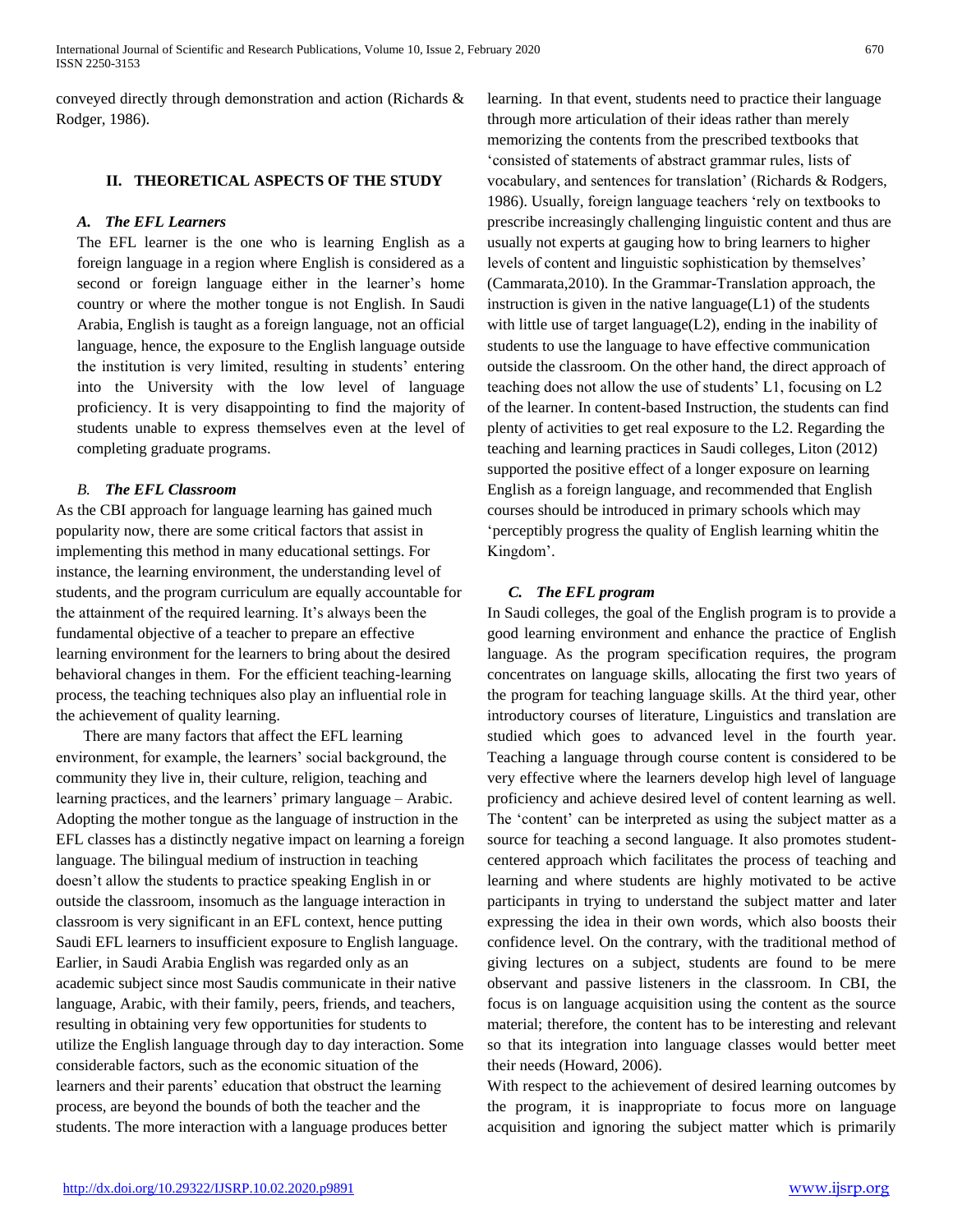required by the course learning outcomes, as Krashen(1985) specifies that students get credit only for their language learned, instead of being tested on subject matter. Cammarata (2010) mentioned that 'teachers are only one link in the chain of change and that the CBI's call for curricular reform will succeed only if important school-based reforms are in place to support teachers. Such reforms will need to acknowledge teachers' agency and rights to appropriate'.

Richards & Rodgers (1986) asserted his points regarding the role of instructional materials within a method or instructional system that will reflect decisions concerning the primary goal of materials, such as, 'presenting course content and practicing on it, may facilitate communication between learners, or enable learners to practice content without the help of the subject teacher'.

Nevertheless, some course content used in the curriculum of the degree program in Saudi Arabia is a matter of great concern. In selecting the subject matter, the diversity of the sources, the accuracy of the information of various viewpoints, instructional appropriateness, and students' interest also need to be considered (Howard, 2006).

# *D. The Models of Content-Based Instruction*

The philosophy of content-based instruction (CBI) aims at empowering students to become independent learners and continue the learning process beyond the classroom (Leaver & Stryker, 1997). In one of his books, he discusses some of the commonly used models of the CBI approach implemented by the teachers in different educational settings, included the sheltered content course, the adjunct course, and the theme-based model, etc.

In Sheltered classes, the teacher uses special methods and techniques to shelter subject matter that is to make the content more accessible to second language learner (Howard, 2006); with more practicing activities to improve reading and writing skills in the form of a credit course linked to a sheltered subject matter. The language teaching course may not be necessary to ensure gains in second language competency (Burger, 1989).

In *theme-based* instruction, 'teachers can select some topics that can satisfy their tastes and language proficiency. Apart from this, student-oriented classes call for students to be actively involved in every phrase, autonomously exploring knowledge (Chi, 2017). Another study (Brinton, 2003) affirms that the themes based lessons provide a lot of useful input using a wide range of activities that promote the successful acquisition of the target language.

The third model of the CBI, *adjunct courses* can enhance students' self-confidence with a feeling of using the new language to accomplish real tasks as learners are sheltered in the integration of content into language learning. The focus is shifted from traditional foreign language teaching to the learning of language through the study of subject matter (Styler & Leaver, 1997).

# *E. Implementation of the CBI Approach*

The rapid development in educational settings requires the inclusion of new trends in the teaching-learning process. In Saudi Arabia, the native language Arabic is used in most of the learning environments which acknowledge the grammar-Translation method as a prevailing approach for teaching a general subject. With the emergence of content-based instruction(CBI) in the language teaching process, 'language proficiency is achieved by shifting the focus of the course from the learning of language per se to the learning of subject matter'(Leaver and Stryker, 1989).

In one of her articles, Duenas (2004) describes Content-Based Instruction as 'a new paradigm in language education, centered on fostering student competence in a second or foreign language while advancing in the knowledge of a subject matter.'

In the context of second/foreign language learning where contentbased instruction is implemented in a classroom other than the language skills classrooms, students are expected to learn both academic subjects, in addition, to achieve a higher level of language proficiency at the same time. Introducing the CBI in this context may enrich the program to provide them various opportunities for using the language.

Integrating subject matter with language learning might motivate the students more than just teaching the textbooks merely to understand the content of the subjects. The teaching techniques and the concerned classroom activities should be designed to focus on teaching the language too. This might be helpful for the learner in accumulating a great deal of vocabulary, improving language discourse, besides expanding the subject knowledge. What makes the Content-Based instruction apart from other kinds of instruction is 'the expectation that students can learn- and teachers can teach—both academic subject matter content and a new language at the same time' (Lightbrown, 2014). He also expressed that Language learning through content provides students with a wide variety of opportunities to use language practically in real-life situations. The CBI as a pedagogy can help learners utilize the foreign language to express their thoughts in several situations and to comprehend the subject matter as well at the same time. In content-based instruction, students can acquire 'the content area of the subject matter with comprehensible input, and simultaneously increase their language skills' (Krashen, 1982).

# *F. Literature as Content for the CBI*

'By modeling language, literature teaches sustained; significant communication' (Sage, 1987) which ensures a learner to convey and receive information practically. Using literature in the EFL classroom has always been very effective as literature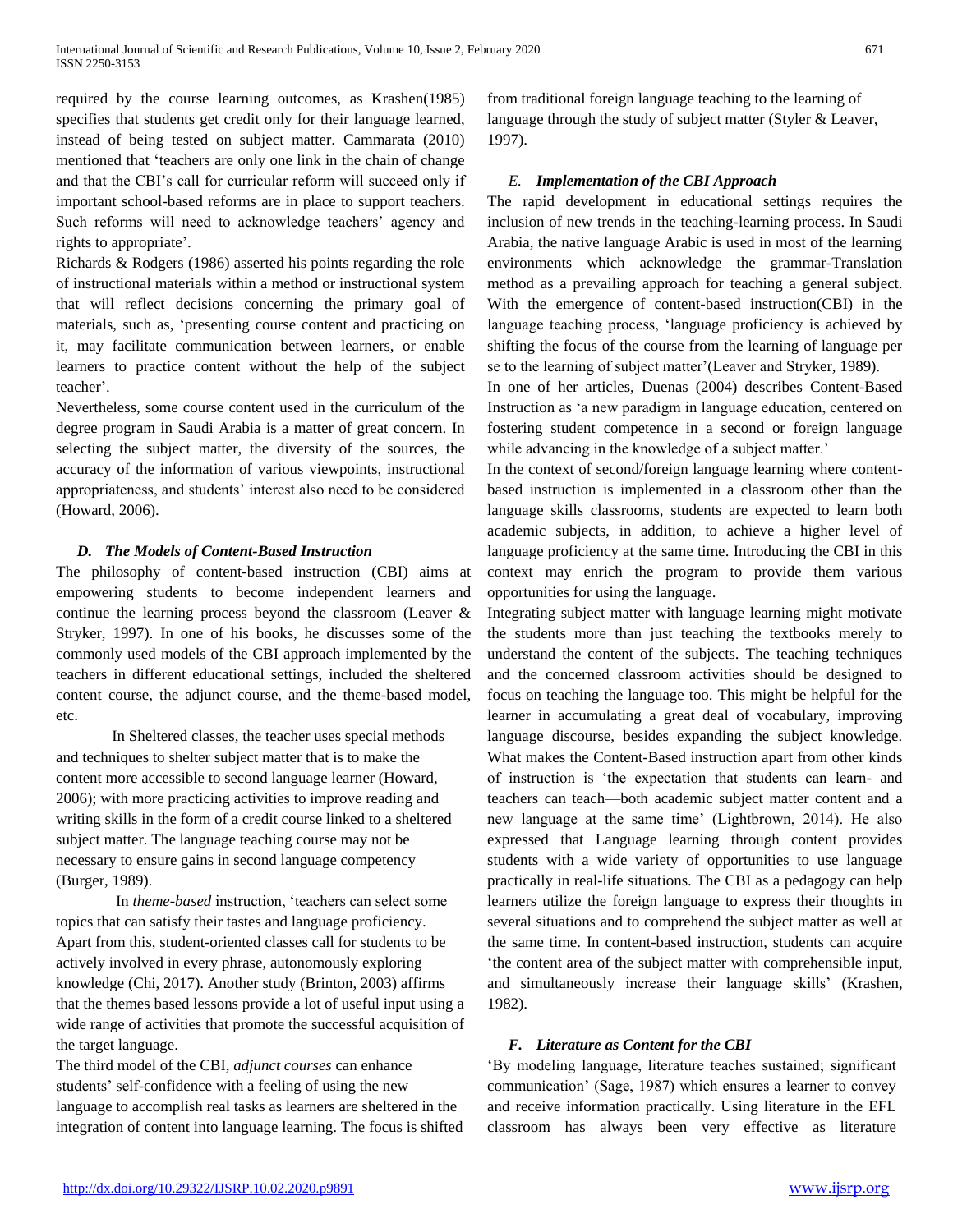emphasizes the exploration of various themes as compared to other courses; students are able to learn more about how to express their thoughts through language in different situations. In the context of using of literary texts in the EFL classroom, Shang (2006) is found to have well quoted Langer (1997) who adds, "because it taps what they know and who they are, literature is a particularly inviting context for learning both a second/foreign language and literacy" consistent with Langer (1997), literature allows students to reflect on their lives, learning, and language. Literature can open "horizons of possibility, allowing students to question, interpret, connect, and explore" (p. 607). Since long, in Saudi colleges, teaching literature subjects such as novel, poetry, short story, and drama, revolves round the traditional method of analyzing literary texts for mere analytic purpose, not to intensify the training of English language skills, through its content. In many of the colleges in Saudi Arabia, language and literature are not integrated at all, where literature is treated as a separate part of the curriculum. Recently, after various studies conducted on the use of literature in this context, the concept of implementing literary texts in the language learning process is being promoted in secondary education and higher education as well. Though still, the nature of the program does not acknowledge the use of CBI approach in all classrooms, we steal an opportunity to imply the CBI method in classrooms to have a firsthand experience of using content for the development of learners' proficiency in English language skills, and the feedback received by students regarding this initiative is gratifying.

#### **III. RESEARCH PROCEDURE**

## *A. Methods*

A qualitative method is adopted for this research study using self-administered questionnaires with both closed and open questions, in addition to some observational study carried out throughout the session of 10 months duration, with two semesters of five months each. Besides, some open-ended behavior-based interview questions are prepared for students at the beginning of implementing the CBI method.

#### *B. Sample*

The sample for this study consists of 65 female students from the graduate degree program in one of the Saudi female colleges. The participant students range from the level-5 to level-7 from the degree program, who already been completed their language skill courses. One study course from each level is selected for the application of this method. On the alternate weekly basis, they are switched with an alternate method, i.e., Traditional method of teaching and the CBI method (with using content for language learning purpose). Though the sample of this study is mainly the female students from one college only, the responses of 20 language instructors from male and female colleges were taken

for their perceptions regarding the implementation of Contentbased instruction in their classrooms.

## *C. Data collection*

The data obtained from a self-administered questionnaire are analyzed with percentages of the responses collected from the students as well as from the teachers. For the observational study, the researcher has been vigilant during the teachinglearning process, in both tradition method and CBI method of teaching, with close observation and examining each and every minute detail during the lectures, like noticing students' behavior, monitoring their learning activities and then examining the output of their learning. Besides, this research gathered data from various activities in and outside the classrooms, including the use of dictionary, writing essay, to express their opinion, and their active participations in discussions. Below are some samples of activities carried out in the CBI classroom study. *Activity-1*

During the study, in each class, the participants were assigned to select 10 words to find its meaning, synonym, and antonyms. Their answers produced the data for the research.

#### *Activity-2*

Each student in the level-7 class was asked to write the summary of the chapter within a specified time to examine their language proficiency level and the textual level. Later at the end of the lecture, they were asked to give feedback in reaction to this activity. Both their language competency and their perception of classroom participation were evaluated.

*Activity-3* 

In this activity, the participants are given some topics related to real-life situations to discuss in groups. Later, they are given 2-3 minutes to express their opinion on this topic.

#### **IV. RESULT ANALYSIS**

The findings of the study are displayed in tables and figures. The data in table-1 is based on the open-ended behavior based interviews held with students being the participants in this study before implementing the CBI approach on the prescribed courses from three consecutive levels. Table-1 below shows their linguistic competence and their communication skill. The responses are interpreted with an analytic rubric.

| Language proficiency |     |       |      | Communicative skill |       |      | No. of      |
|----------------------|-----|-------|------|---------------------|-------|------|-------------|
|                      |     |       |      | (fluency level)     |       |      | Respondents |
| Partici              | Low | Mediu | High | Low                 | Mediu | High |             |
| pants                |     | m     |      |                     | m     |      |             |
| $L-5$                | 72% | 24%   | 5%   | 63.3%               | 27%   | 9.7% | 27          |
| L-6                  | 25% | 65%   | 10%  | 44.2%               | 34.8% | 21%  | 18          |
| $L-7$                | %28 | 49%   | 24%  | 39%                 | 42%   | 19%  | 20          |

The table-2 result reveals the findings that are based on the responses a total of 65 students after implementing the CBI techniques in three courses from different levels. During the study, the students are being tested with a questionnaire consisted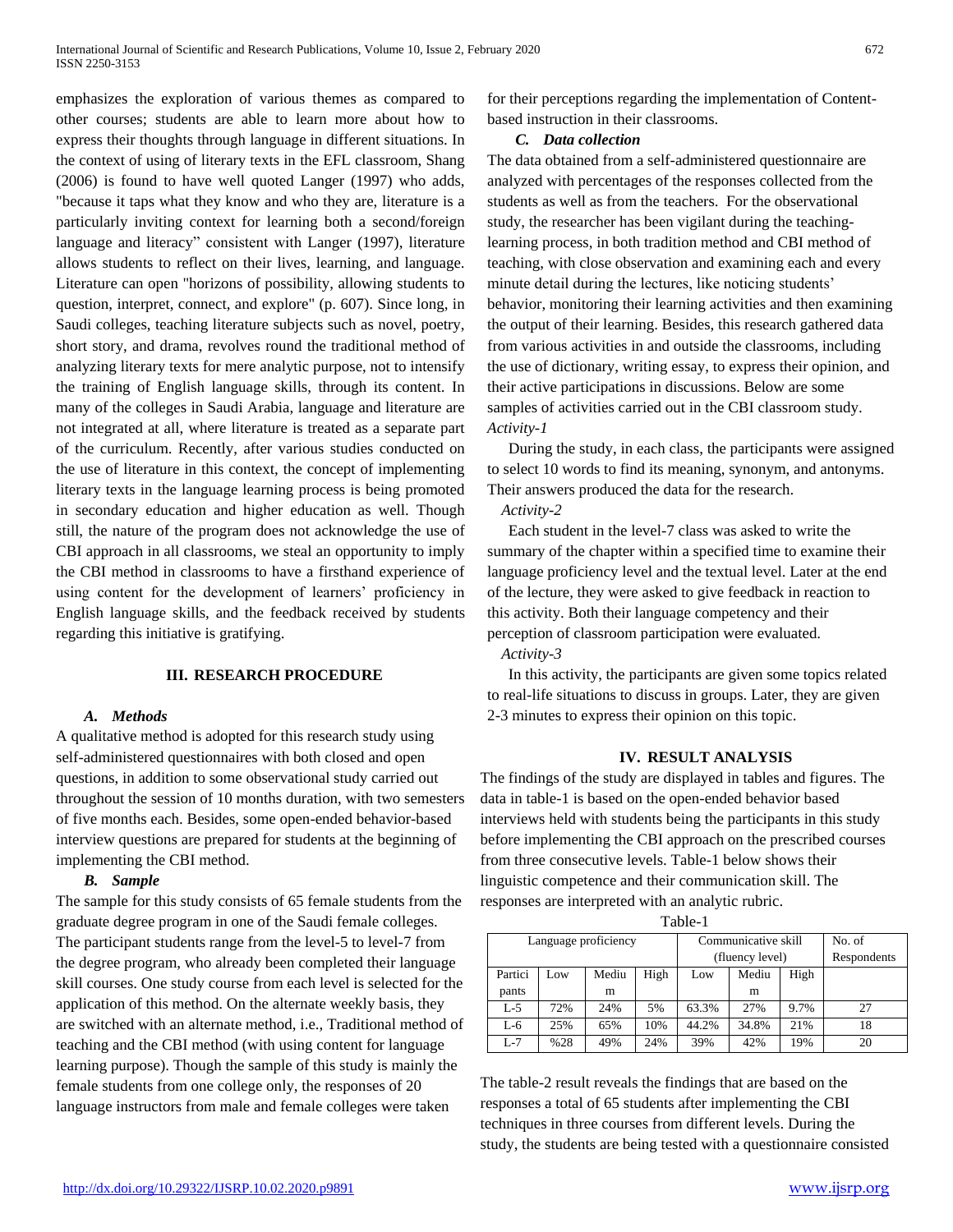of 10 questions that asked their views regarding the new studentcentered CBI approach as compared to the other traditional way of teaching that is student-centered. Their feedbacks provide a satisfactory result as it is shown in table-2. The result is shown in the percentage of the responses who agree on the statements that favor either the CBI method or the Traditional method(TM) of teaching in the development of their self-learning and selfconfidence.

|            | Self-learning |       |          | Self-Confidence |       |          |  |
|------------|---------------|-------|----------|-----------------|-------|----------|--|
|            | Yes           | No    | Not sure | Yes             | No    | Not sure |  |
| TM         | 62.2%         | 50.3% | 8.5%     | 62.2%           | 50.3% | 8.5%     |  |
| <b>CBI</b> | 62%           | 33%   | 5%       | 62%             | 33%   | 5%       |  |

Based on activity-1, the finding reveals that the number of students' participation in classroom activities is increased gradually by taking inspiration from their peers. In the following figure, the responses of the students are displayed in three categories after repeating the test on alternate week.



The chart below represents the faculty's perceptions with regard to the implementation of the CBI approach. The comparative data reveals the mixed responses from both 8 of male and 12 of female language instructors from different colleges.



# **V. DISCUSSION**

The data collected through the qualitative method allows for a clear understanding of the teachers' perception regarding the application of the CBI method and students' attitude towards learning the language with the help of the subject matter. With the restricted time duration of a semester, it is very challenging for the subject teacher to concentrate on language acquisition through the text to teach students to focus on syntactical structure and learning the course content at the same time.

Considering students' comments after explaining a part of the chapter from a novel during the research study, it is noticed that understanding an extract from a short story or a novel creates meaningful results which helps students to be active participants even with low language proficiency level learners. Exercising the CBI approach, enables the students become well versed with the use of tenses after learning from the story that is told in either past tense or present tense. Consequently, through teaching a story, students are able to improve all four language skills to some extent, with a constructive interaction in the classroom. On the contrary, using the old traditional method of teaching, it is marked that the students remain passive listener during the lecture in normal literature classroom as they honestly expressed their views that it's monotonous and uninteresting. The responses from the open-ended questions reveal the productive outcomes of learning on the part of students in the context of the CBI approach. The positive feedback received from students is presented as follows:

*'I feel confident to express myself because I have learned more vocabulary and how to make sentences...'* 

*'earlier I used to be afraid to answer the question asked in the classroom because I thought I was wrong, but now I am more excited to learn and speak in the classroom.'* 

*'The course material has become more interesting with more focus on language rather than on content.'*

There is an apparent change in students' attitudes towards English language learning with the use of CBI approach, similar to the finding of Amiri (2014) who conducted investigating research to discover that the Content-Based Instruction (CBI) group outperformed the Grammar-Translation Method (GTM) one. On account of this, what is more crucial is to instill the learning interest in the learners, promote motivation to escalate their language proficiency, and above all, change their attitude towards classroom learning.

# **VI. CONCLUSION**

The purpose of this study is to explore the effectiveness of learning after implementing a Content-based instruction approach in a language program through the teaching of other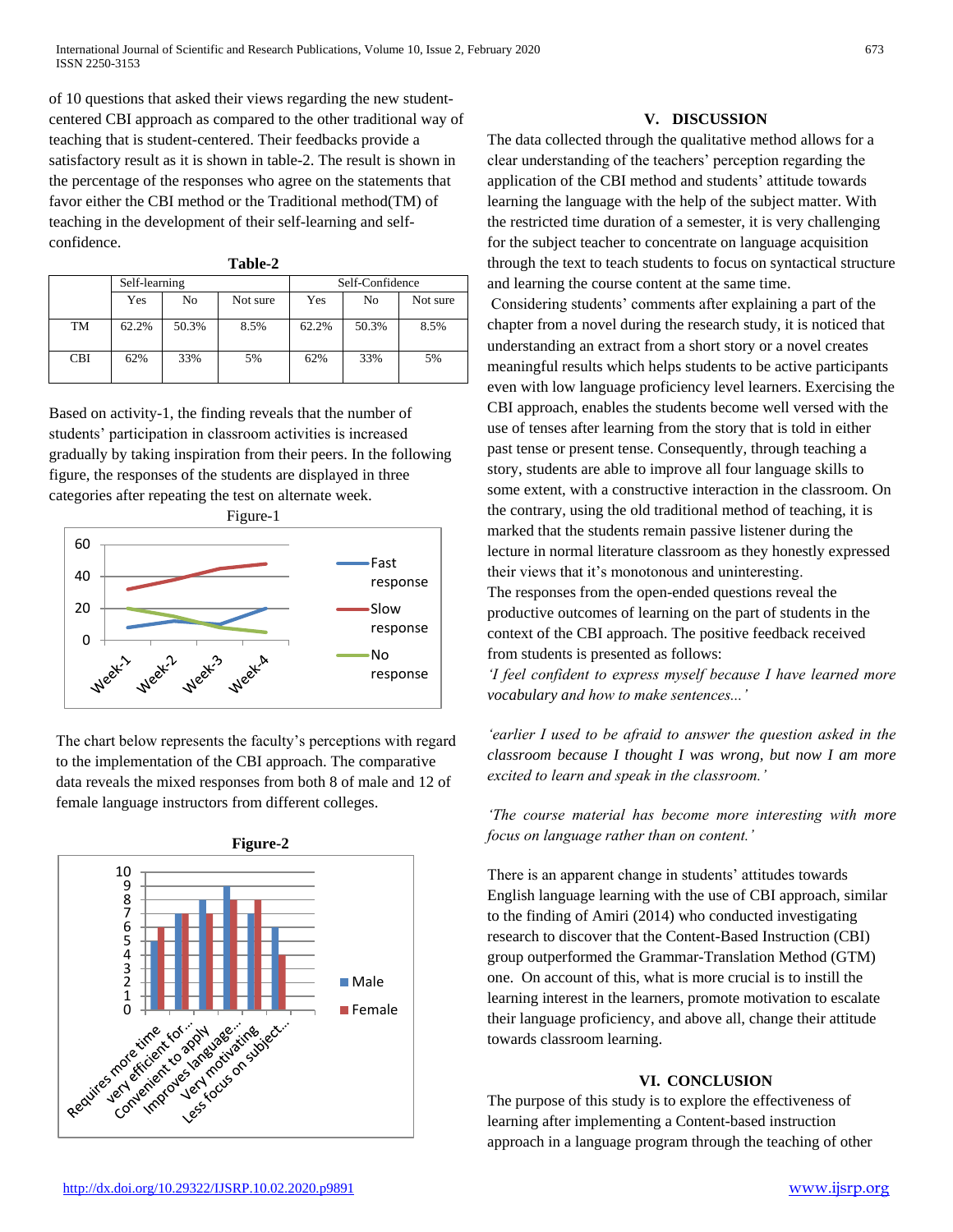courses other than the courses specified for learning language skills. Though this procedure of using content for teaching language skills is more efficient in the school level of education, it can be valuable for higher education as well.

This paper discusses the findings of a qualitative study to see how the implementation of CBI could support language development of the students and why this approach is so effective. It is found that students' lack of proficiency in language skill becomes an obstacle in understanding the course content; thence hamper them to overcome their advanced language deficiency. Thereupon, recommending to employ the CBI approach where students 'acquire considerable amounts of the second language, typically doing at least as well as students in regular classes, and they also learn impressive amounts of subject matter (Krashen, 1982) can generate productive results. The data drawn from the questionnaires propose that the utilizing the CBI approach in their course would be fruitful when implied with proper care and with the acute consideration of several circumstances including the educational goals of the institution, the curriculum of the program, the teaching philosophy of the teachers and their willingness to devote their time and energy and finally the support from the administration (Howard, 2006). All these factors are equally accountable for practicing the contentbased Instructional approach in their teaching. When administered systematically, the CBI can be a great way to enhance a learner's motivation, self-confidence, their English language proficiency, and cultural literacy (Stryker & Leaver, 1997).

#### **VII. LIMITATIONS**

While this study is carried out in just one department and the data is restricted to three classrooms from a degree program only, it is more likely that the finding might have been different or give more positive result when implementing the CBI approach in all other courses in different institutions and tested the learning achievements in language acquisition context. In one of his studies, Cammarata (2010) ascertained that CBI is 'so rarely implemented within conventional instructional contexts there are limited opportunities for teachers to observe its use in the classroom.' This is in the context of the constraints imposed by the nature of the program that affects both students' learning and teacher's experiences. On this ground, it is recommended to expand the study in various fields as much as feasible.

#### **REFERENCES**

- [1] Allison, D. (1987). *Distinguishing 'language' from 'content' in Englishmedium education*. *ILE Journal, 3,* 7-15.
- [2] Alotaibi, Ghazi N. (2014). *Teaching English as a Foreign Language in the early Grades of the Saudi Public Elementary Schools: Considering the Proposal.* J. King Saud University, Vol.26, Language and Translation (special issue) pp 31-36.
- [3] Amiri, Mustafa; Fatemi, Azar Husseini. (2014). *The Impact of Content-Based Instruction on Students' Achievement in ESP Courses and Their*

*Language Learning Orientation.* Theory and Practice in Language Studies. Vol. 4, No. 10, pp. 2157-2167.

- [4] Basnett, S., & Grundy, P. (1993). *Language through Literature*. London: Longman.
- [5] Brinton, D., Snow, M., & Wesche, M. (1989). *Content-based second language instruction*. New York: Newbury House.
- [6] Burger, Sandra.(1989) *Content-based ESL in a Sheltered Psychology Course: Input, Output and Outcomes*.TESL. Canada Journal/Revue TESL DU Canada. VOL.06. NO.2.
- [7] Cammarta, Laurent. (2010), *Foreign Lnaguage Teachers' Struggle to Learn Content-Based Instruction*. L2 Journal, Volume 2 pp. 89-118
- [8] Collie, J., & Slater, S. (1987). *Literature in the Language Classroom*. Cambridge: Cambridge University Press.
- [9] Dueñas, María. (2003). *A Description of Prototype Models for Content-Based Language Instruction in Higher Education*. Bells: Barcelona English language and literature studies, [en línia], Vol. 12.
- [10] Duenas, Maria. (2004). *The Whats, Whys, Hows, and Whos of Content Based Instruction in Second Foreign Language Education.* International Journal of English Studies, University of Murcia.
- [11] Elyas, Tariq. (2014). *English in the Kingdom of Saudi Arabia*. World Englishes. DOI: 10.1111/weng.12073

[12] Erkaya, O. R. (2005). *Benefits of using short stories in the EFL Context.* Asian EFL Journal, 8, 1-13

[13] Fitzgerald, J. (1993). *Literacy and students who are learning English as a second language.* The Reading Teacher, 46(8), 638-647.

[14] Howard, Jiaying. (2006) *Models of Integrating Content and LanguageLearning.* Journal of the National Council of Less Commonly Taught Langauge.

[15] Inoue, Y. (1998). *Reading and the ESL student*. Retrieved March 20, 2006, from the ERIC database.

[16] Krashen, S. D. (1982). *Principles and practices of second language acquisition*. Oxford: Pergamon Press.

[17] Krashen, S. D. (1985). *Language acquisition and language education: Extension and applications*. New York: Prentice Hall International.

[18] Krashen, S. D. (1985). *The input hypothesis: Issues and implications.* New York: Longman.

[19] Krashen, S. D. & Terrell, T. D. (1998). *The natural approach: Language acquisition in the classroom*. New York: Prentice Hall International.

[20] Langer, J. (1997). *Literacy acquisition through literature.* Journal of Adolescent and Adult Literacy, 40, 602-614.

[21] Lazar, G.(1993). *Literature and Language Teaching*. London: Cambridge University Press.

[22] Leaver, B. L. & S. B. Stryker. (Eds.). (1997). *Content-Based Instruction in Foreign Language Education: Models and Methods.*Washington, D. C.: Georgetown University Press.

[23] Lightbrown, Patsy M. (2014). *Focus on Content-Based Language Teaching-Oxford Key Concepts for the Language Classroom.* Oxford University Press.

[24] Liton, Hussain Ahmad. (2012). *Developing EFL Teaching and Learning Practices in Saudi Colleges: A Review.* International Journal of Education. Vol.5, No.2.

[25] Pardede, Parlindungan. (2011) *Using Short Stories to Teach Language Skills.* Journal of English Teaching: A triannal publication on the study of English Language Teaching.

[26] Richards, Jack C. ,Rodgers, Theodore S. (1986) *Approaches and Methods In Language Teaching: A description and analysis.* Cambridge University Press.

[27] Sage, H. (1987). *Incorporating literature into ESL instruction*. Englewood Cliffs, NJ: Prentice-Hall.

[28] Shang, Hui-Fang. (2006). *Content-based Instruction in the EFL Literature Cirriculum.* The Internet TESL Journal.